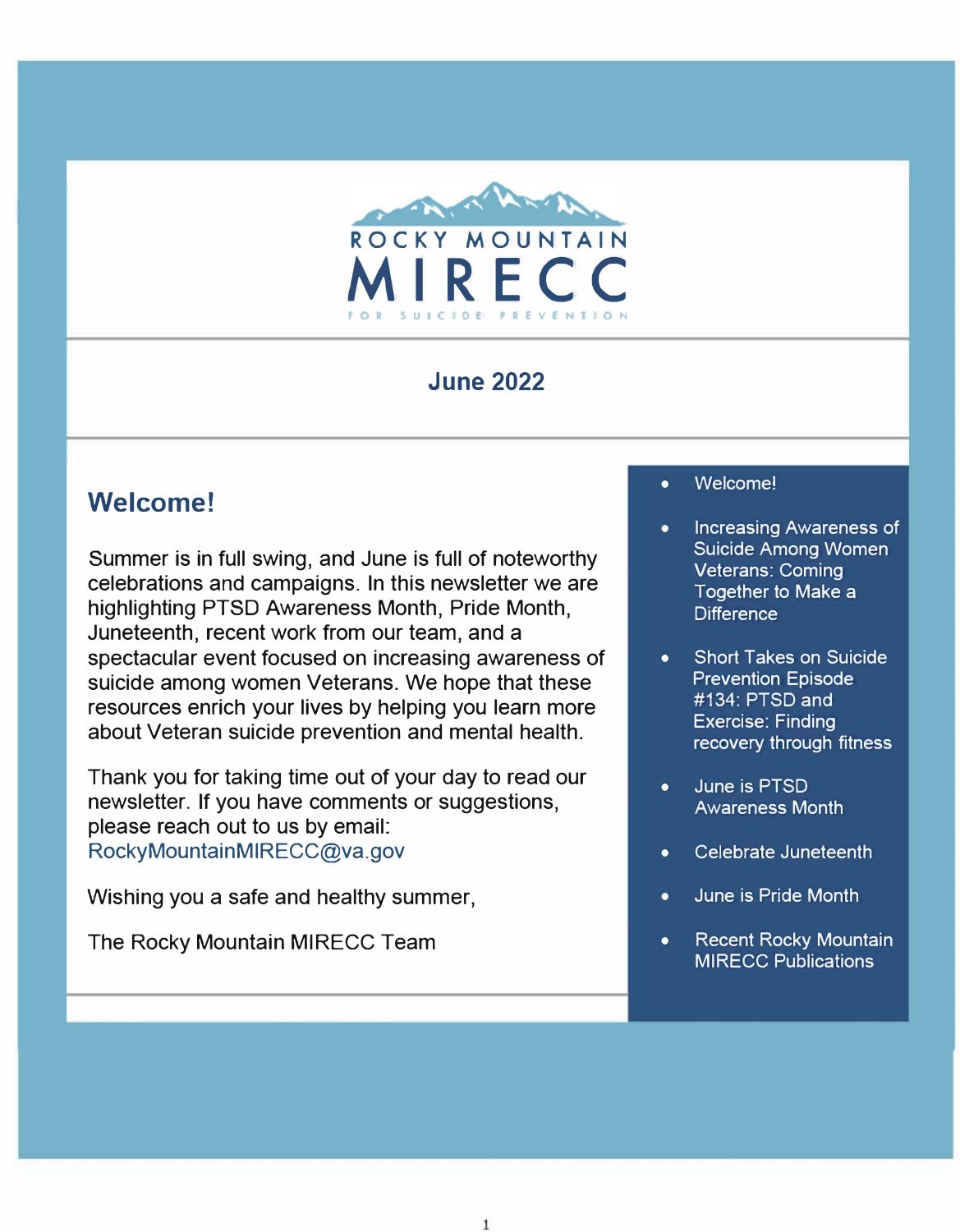<span id="page-1-0"></span>

### [Increasing Awareness of Suicide Among Women](https://redcap.ucdenver.edu/surveys/?s=HNPX7FC3WW7494CY) Veterans: Coming Together to Make a Difference

Women Veterans are an underserved and often overlooked population. Suicide among Women Veterans is a growing problem, and suicide by firearm has increased substantially in this population. Join us for a two-part event, Increasing Awareness of Suicide Among Women Veterans: Coming Together to Make a Difference, which will entail a series of talks by national experts, as well as collaborative conversations locally on this important public health issue. This is a two day event:

Day One, Virtual: A series of talks by national experts.

Thursday, June 23, 2022 - 10:00 a.m. to 1:00 p.m. MT

Day Two, In Person: Local community organizations come together for collaborative conversations and sharing resources.

Monday, June 27, 2022 - 11:00 a.m. to 1:00 p.m. MT

University of Colorado Anschutz Medical Campus, Fulginiti Pavilion, Gossard Forum

Lunch will be provided

[Registration and Details](https://redcap.ucdenver.edu/surveys/?s=HNPX7FC3WW7494CY)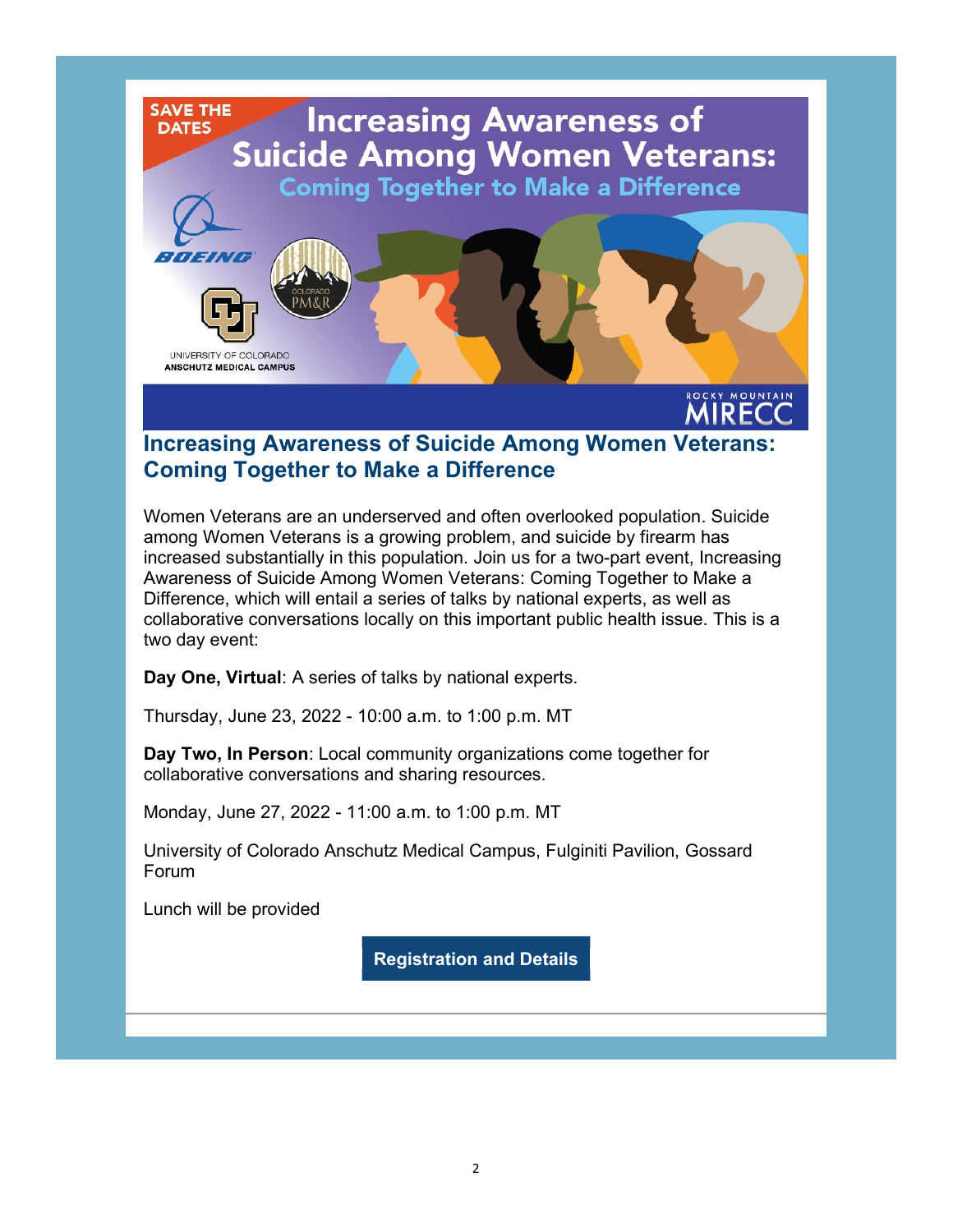<span id="page-2-0"></span>

## [Short Takes on Suicide Prevention Episode #134: PTSD and](https://denvermirecc.libsyn.com/ptsd-and-exercise-finding-recovery-through-fitness)  Exercise: Finding recovery through fitness

This episode of our podcast series explores exercise as an alternative treatment option for Veterans living with PTSD through the lens of both research and lived experience. Available on most podcasting apps.

[Listen](https://denvermirecc.libsyn.com/ptsd-and-exercise-finding-recovery-through-fitness)



[June is PTSD Awareness Month](https://www.ptsd.va.gov/understand/awareness/)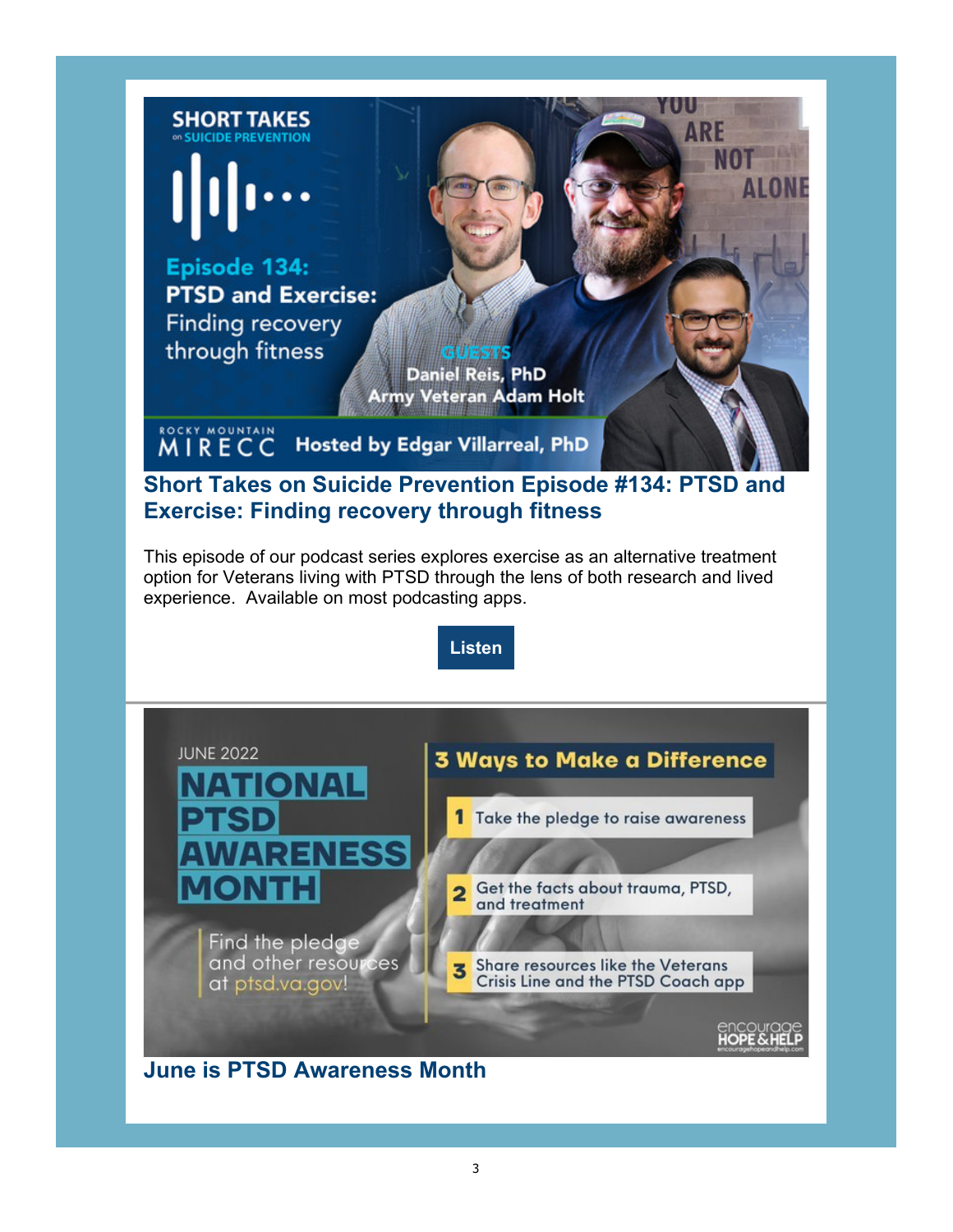<span id="page-3-0"></span>According to the National Center for PTSD, there are currently about 8 million people in the United States with PTSD. You can help increase awareness about PTSD and effective treatment options.

[Learn more about actions you can take here.](https://www.ptsd.va.gov/understand/awareness/)

### [Celebrate Juneteenth](https://nmaahc.si.edu/explore/stories/historical-legacy-juneteenth)



On June 19, 2022 we will observe Juneteenth (the federal holiday will be observed on June 20).

Juneteenth celebrates the end of slavery in the United States. This holiday is also known as Emancipation Day, Freedom Day, Jubilee Day, Juneteenth Independence Day and Black Independence Day.

Discover more about the history of Juneteenth and find reading lists, resources, and ways to [celebrate on social media on the](https://nmaahc.si.edu/explore/stories/historical-legacy-juneteenth)  Smithsonian's webpage, The Historical Legacy of Juneteenth.

# June is Pride Month



VA celebrates Pride Month by serving all who served. Take some time to review VA's [LGBT+ Mental Health](https://www.mentalhealth.va.gov/mentalhealth/lgbtq-plus/index.asp) and [LGBT+ Patient Care](https://www.patientcare.va.gov/lgbt/) webpages.

We would also like to highlight an episode of the Military Psychology Podcast Network from October 2021. Listen to a conversation with Dr. Jillian Shipherd, a top scholar on the wellbeing of LGBTQ Veterans:

[Top Researcher Dr. Jillian Shipherd](https://podcasts.apple.com/us/podcast/lgbtq-series-episode-3-top-researcher-dr-jillian-shipherd/id1553694252?i=1000538217233) Briefs us on the Wellbeing of our one Million LGBTQ Veterans

# Recent Rocky Mountain MIRECC Publications

Our lab is publishing new articles all the time! Take a look at some our 2022 publications:

- [Variation in call volume to the Veterans Crisis Line by women and](https://pubmed.ncbi.nlm.nih.gov/35636032/)  [veterans prior to and following onset of the COVID-19 pandemic](https://pubmed.ncbi.nlm.nih.gov/35636032/)
- [Firearm Injury Prevention and Extreme Risk Protection Orders](https://pubmed.ncbi.nlm.nih.gov/35511101/)